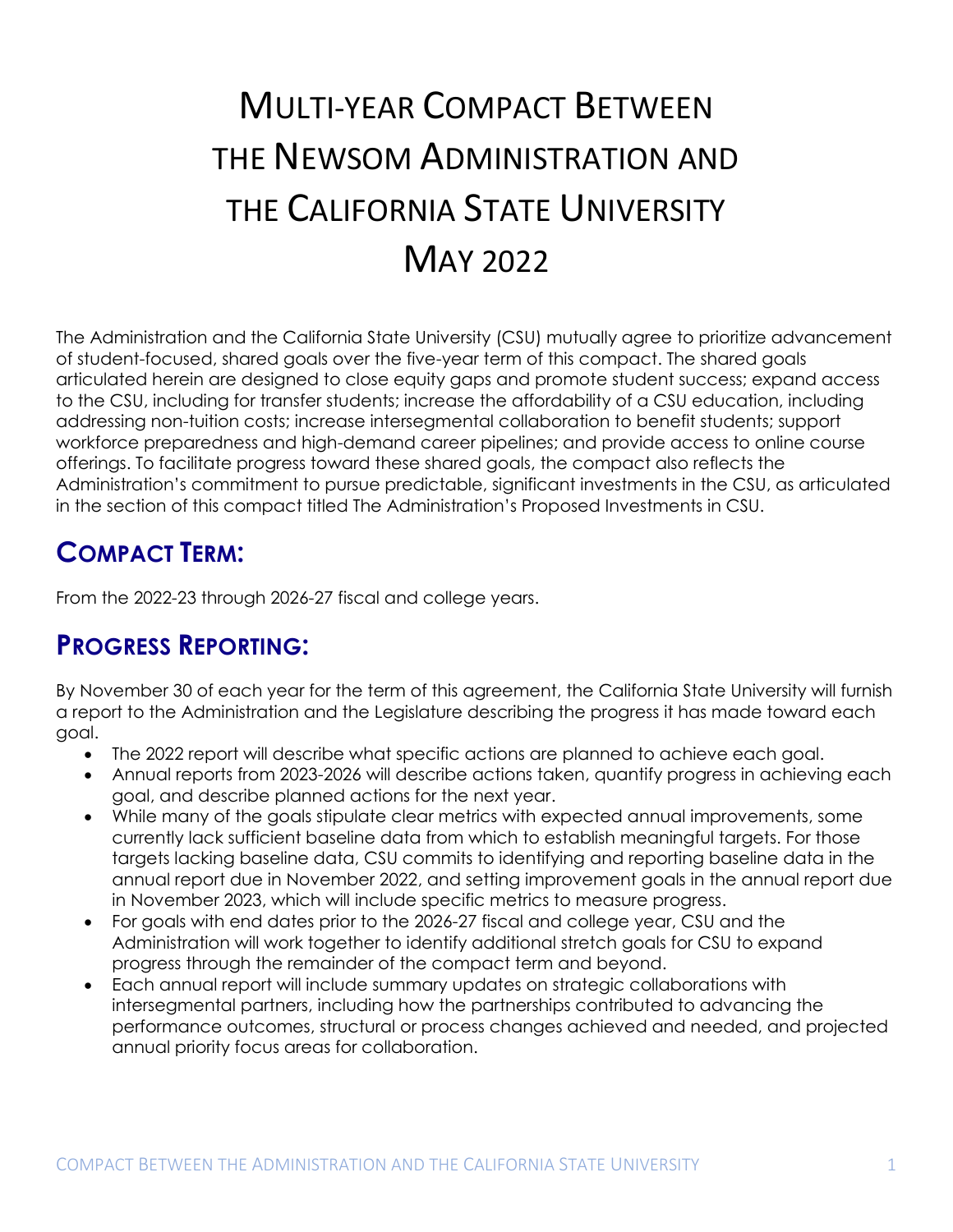# **SHARED GOALS:**

#### **INCREASING ACCESS TO THE CSU:**

The Administration and the University share the following goals to increase access to the CSU:

- With the 2022-23 academic year serving as the baseline, CSU will add more than 14,000 full-time equivalent resident undergraduates over four years (one-percent annual enrollment growth each year between 2023-24 and 2026-27). In the first annual report, CSU will provide specific estimated enrollment increases for each year between 2023-24 and 2026-27.
	- o This enrollment growth will be supported by annual five-percent General Fund base increases described in the Administration's Proposed Investments section of this document.
- This growth must maintain, at a minimum, a share of new undergraduate transfer student enrollments during the college year consistent with existing admissions practices for new undergraduate enrollments. Annually CSU enrolls approximately 120,000 new undergraduates, with roughly equivalent numbers of transfer and first-time students. CSU commits to maintaining access for all CSU-eligible transfers.

#### **IMPROVING STUDENT SUCCESS AND ADVANCING EQUITY:**

The Administration and the University share the following goals to improve student success and advance equity:

- CSU will demonstrate that it is making annual progress toward these goals on a systemwide basis and will demonstrate that at least 12 individual campuses are making progress toward these goals each year.
- CSU will continue to maintain six-year graduation rates within the top 25 percent of comparable national peer institutions through 2025.
	- o The most recent Integrated Postsecondary Education Data System (IPEDS) data indicate that the top quartile six-year graduation rate for CSU peer campuses is 58 percent. This rate is derived by disaggregating the IPEDS data, selecting baccalaureate campuses that are similar to the CSU, while excluding high research doctoral universities (like University of California campuses) that are outside the CSU's peer group.
- CSU will improve four-year first-time student graduation rates by 30 percent (9 percentage points, to a 40-percent overall graduation rate) by 2025, with intermediate targets as follows:
	- o Cohort entering Fall 2016 and graduating by 2020 = 31 percent (actual)
	- o Cohort entering Fall 2017 and graduating by 2021 = 33 percent (actual)
	- o Cohort entering Fall 2018 and graduating by 2022 = 35 percent
	- o Cohort entering Fall 2019 and graduating by 2023 = 38 percent
	- o Cohort entering Fall 2020 and graduating by 2024 = 39 percent
	- o Cohort entering Fall 2021 and graduating by 2025 = 40 percent
- By 2025, CSU will be the national leader of public comprehensive universities in terms of equity, with students from all backgrounds graduating at equitable rates.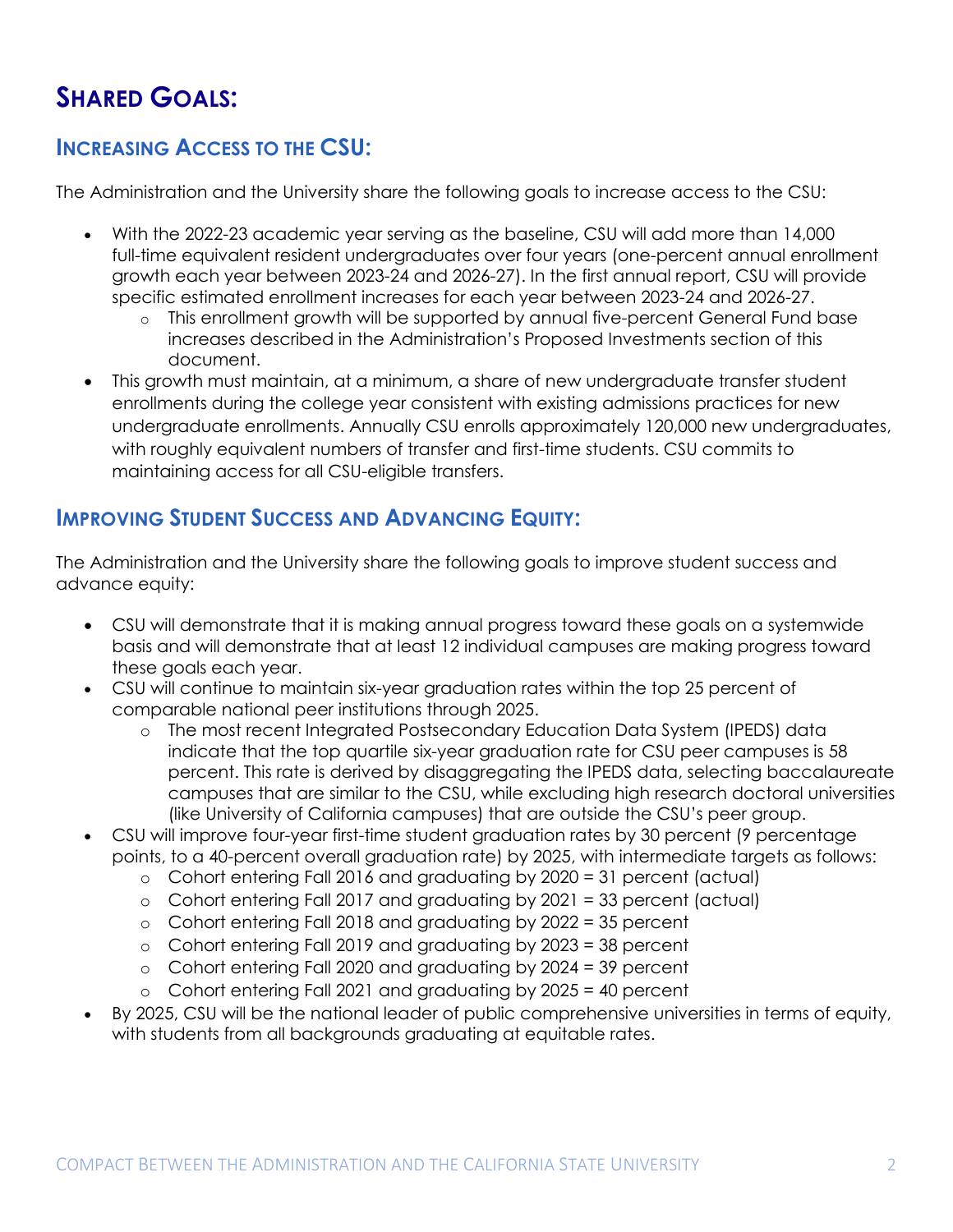CSU will eliminate equity gaps in graduation rates between Pell Grant first-time freshman (FTF, six-year) and Pell Grant transfer (four-year) students and their non-Pell Grant peers, by 2025. Intermediate targets are displayed in the following table:

|                    | FTF Pell Gap (six-year) | Transfer Pell Gap (four-year) |
|--------------------|-------------------------|-------------------------------|
| 2020-2021 (actual) | 9 points                | 2 points                      |
| 2021-2022          | 7 points                | 1 point                       |
| 2022-2023          | 5 points                | 1 point                       |
| 2023-2024          | 3 points                | 0 points                      |
| 2024-2025          | 0 points                | 0 points                      |

 CSU will eliminate equity gaps in graduation rates between underrepresented minority (URM) first-time (six-year) and underrepresented minority transfer (four-year) students and their nonunderrepresented minority peers by 2025. Intermediate targets are displayed in the following table:

|                    | FTF URM Gap (six-year) | Transfer URM Gap (four-year) |
|--------------------|------------------------|------------------------------|
| 2020-2021 (actual) | 11 points              | 2 points                     |
| 2021-2022          | 9 points               | point                        |
| 2022-2023          | 6 points               | point                        |
| 2023-2024          | 3 points               | 0 points                     |
| 2024-2025          | 0 points               | 0 points                     |

- CSU will compile reliable baseline data for the graduation rates of first-time students with a disability and will include this information in the November 2022 annual report. The CSU will use this baseline data to establish metrics that seek to close any equity gap between disabled students and their peers by 2030, which will be included in the November 2023 annual report.
- The CSU will begin establishing campus retention targets in spring 2022. CSU will compile reliable baseline data to advance system and campus-level re-enrollment campaigns and will include this information in the November 2022 annual report. The CSU will use this baseline data to establish annual metrics for re-enrollment improvements through 2030, which will be included in the November 2023 annual report.
- CSU will compile reliable baseline data in the November 2022 annual report to expand intersession and summer session credit opportunities for underrepresented minority students and Pell Grant students, with the goal of closing gaps in credit accumulation by 2030. In expanding intersession and summer session, CSU will strive to offer opportunities that permit students' use of financial aid and grant funds. Metrics for improvement will be included in the November 2023 annual report.
- CSU will compile reliable baseline data and annual metrics for providing every student with access to a real-time digital degree planner by 2025. Baseline data will be included in the November 2022 annual report, and metrics for improvement will be included in the November 2023 annual report.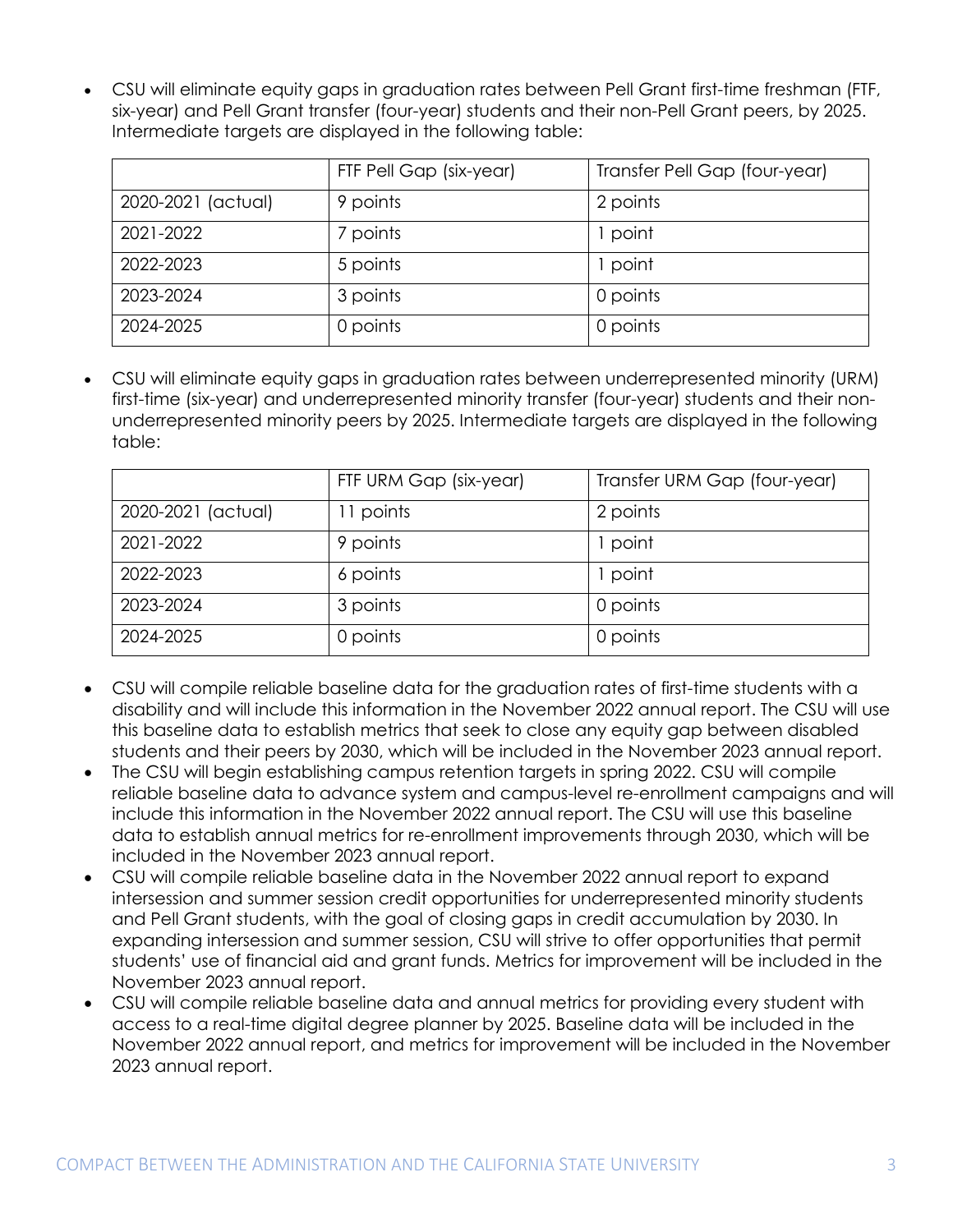#### **INCREASING THE AFFORDABILITY OF A CSU EDUCATION:**

The Administration and the University share the following goals to increase the affordability of a CSU education:

- CSU will reduce the cost of instructional materials by 50 percent by 2025, saving CSU students \$150 million annually compared to a 2019-20 baseline:
	- $\circ$  2019-2020 = \$300 million
	- $\circ$  2020-2021 = \$225 million (\$75 million annual savings)
	- $\circ$  2021-2022 = \$206 million (\$94 million annual savings)
	- $\circ$  2022-2023 = \$187 million (\$113 million annual savings)
	- $\circ$  2023-2024 = \$168 million (\$132 million annual savings)
	- $\circ$  2024-2025 = \$150 million (\$150 million annual savings)
- CSU will implement strategies that increase the overall affordability of on-campus housing, such as including student housing as part of ongoing capital campaigns.

#### **INCREASING INTERSEGMENTAL COLLABORATION TO BENEFIT STUDENTS:**

The Administration and the University share the following goals to increase intersegmental collaboration:

- CSU will fully participate in the implementation of the Cradle-to-Career Data System, including support for the System's proposed California College Guidance Initiative (CCGI) operating tool.
- CSU will support efforts for its campuses to adopt a common learning management system with the University of California (UC) and California Community College (CCC) systems.
- CSU will collaborate with UC and the CCCs to utilize the CSU Student Success Dashboard, or a similar tool, to identify granular equity data trends that can be used to address equity gaps.
- CSU will support efforts to establish an integrated admissions platform common to the UC, CSU, and CCCs. Such a platform should be integrated with, and informed by, the Cradle-to-Career Data System.
- CSU will collaborate with the CCC system to redesign CSU-CCC data sharing agreements as needed to more comprehensively uphold the commitment to enable, sustain, increase, and seamlessly support transfer students; to create standards, processes, and conditions to facilitate analysis of transfer data and understand CCC successes and improvement points. Such data is critical to meaningfully fulfilling the promise of the Associate Degree for Transfer (ADT) and the intent of Chapter 566, Statutes of 2021 (Assembly Bill 928).
	- o Specifically, CSU will collaborate with the CCC system to redesign data-sharing agreements, as needed, to facilitate the provision of information on CCC transfer students, including but not limited to the following:
		- Student-level data on CCC students who upon matriculation indicate intent to transfer, and students who matriculate into and complete an Associate Degree for Transfer or the Intersegmental General Education Transfer Curriculum (IGETC) pathway.
		- Student-level data on CCC applicants to CSU annually, including academic and demographic profiles, and admissions decisions by campus per year.
		- Student-level data on CCC students enrolled at CSU, including academic profiles and academic persistence and performance.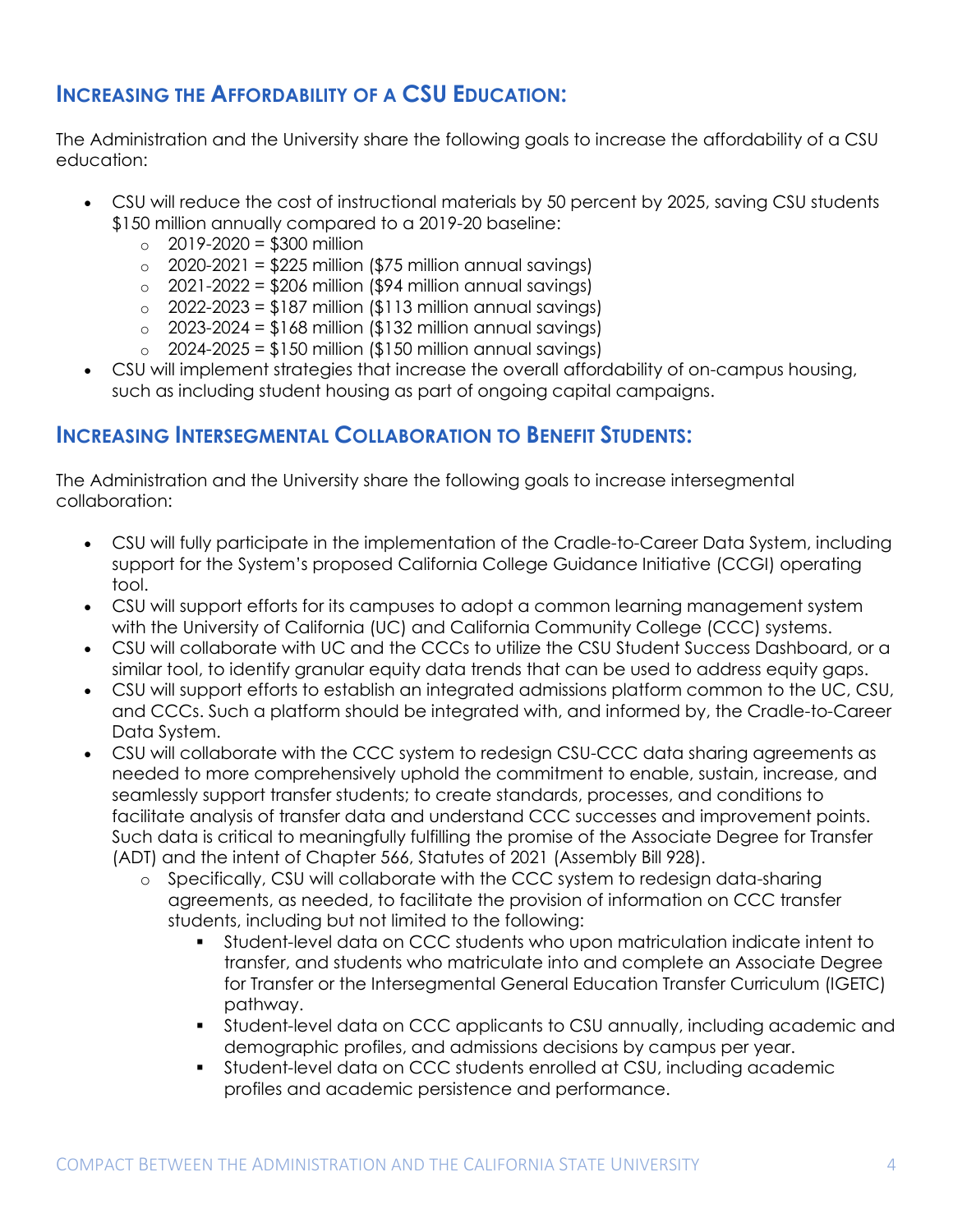#### **SUPPORTING WORKFORCE PREPAREDNESS AND HIGH-DEMAND CAREER PIPELINES:**

The Administration and the University share the following goals in supporting workforce preparedness:

- CSU will compile reliable baseline data to increase the number of students who enroll in science, technology, engineering and mathematics (STEM); education or early education; and social work degree or credential programs, and will include this information in the November 2022 annual report. The CSU will use this baseline data to establish annual metrics for program-specific enrollment increases through 2030, which will include a 25-percent increase in the number of students enrolling in these disciplines by 2026-27. Additional metrics for improvement will be included in the November 2023 annual report.
	- o The overarching goal is to support high-demand career pipelines for climate action, healthcare, social work, and education, as well as areas of regional need identified by Community Economic Resilience Fund (CERF) partnerships.
	- o Broad CSU STEM disciplines for purposes of this goal will be architecture, engineering, life sciences, physical sciences, and other health sciences.
	- o CSU's primary education focus for purposes of this goal is to produce future K-12 educators.
- CSU will compile reliable baseline data to establish a goal to increase the number of early education degree pathways available to students by 2025 and to increase student enrollment in these pathways. CSU will include this information in the November 2022 annual report.
- CSU will collaborate with the CCCs to develop educator (early, primary, and secondary), healthcare, technology, social work, and climate action Associate Degree for Transfer (ADT) pathways for transfer students interested in entering these fields, and to increase student enrollment in these pathways.
	- $\circ$  The goal is to develop more "2+2" models for transfer students interested in entering these fields, and "2+2+2" programs focused on developing teachers from their own communities, and to increase enrollment in these programs.
	- o CSU's initial priority will be educator pathways and programs.
- CSU will collaborate with the CCCs to expand dual enrollment opportunities available to high school students through CCCs. The goal is to develop pathways for high school students through CCCs in the education (early, primary, and secondary), healthcare, technology, and climate action fields that ensure CCC course credits completed by high school students are accepted for transfer and apply toward CSU degree programs. CSU will develop and use baseline data to be included in the November 2022 annual report, and will establish annual metrics for expanding dual enrollment opportunities by 2030, with a particular focus on creating pathways in high schools that have had fewer A -G options. The annual metrics for expanding dual enrollment opportunities by 2030 will be included in the November 2023 annual report.
- CSU will compile reliable baseline data to expand efforts to integrate career-relevant knowledge and skills into the educational experience, and will include this information in the November 2022 annual report. CSU will use this baseline data to establish annual metrics for enabling all students to participate in at least one semester of undergraduate research, internships and/or relevant on-campus or community service learning by 2030. Metrics for improvement will be included in the annual report due in November 2023.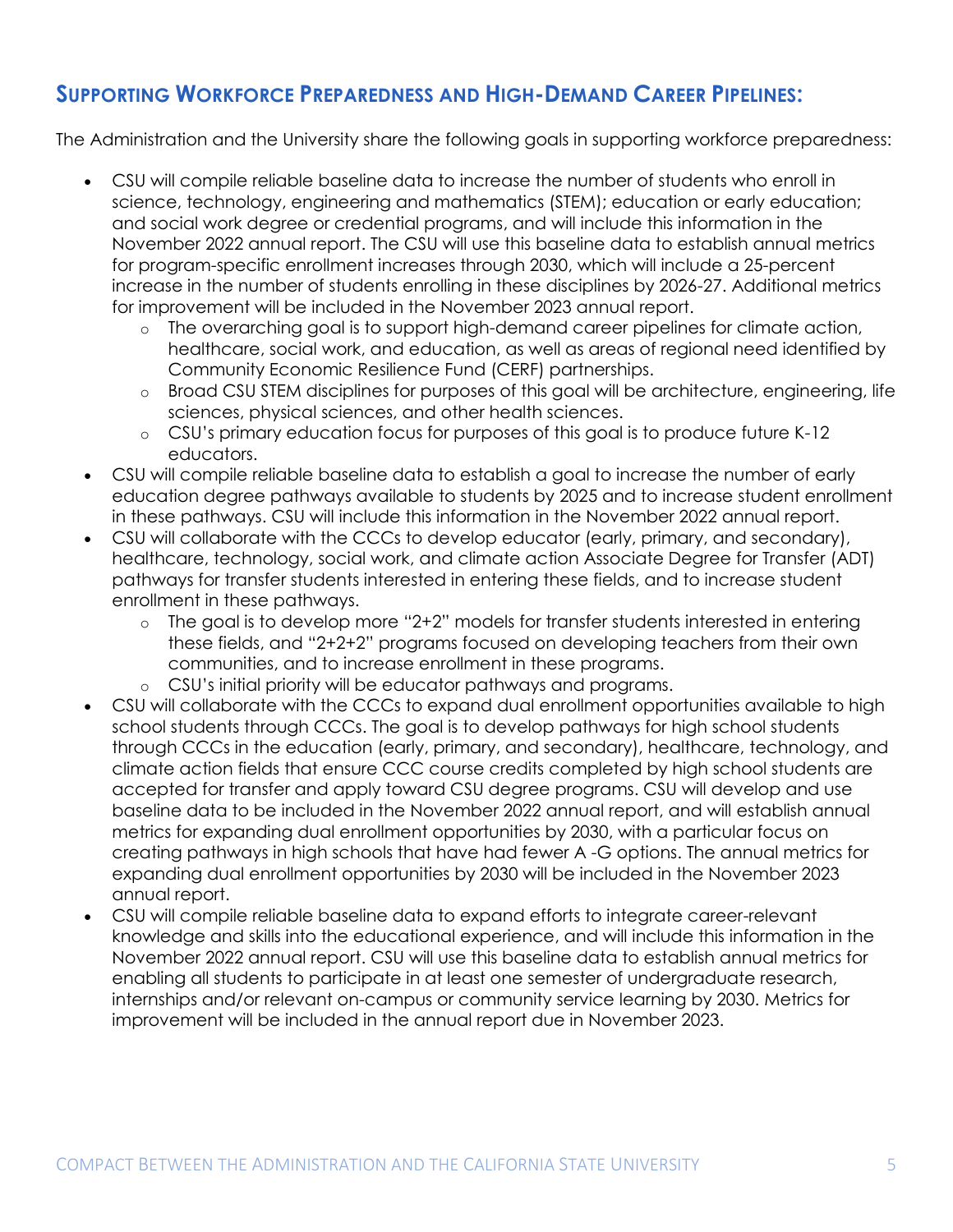CSU will compile reliable baseline data to increase opportunities for students who want to participate in research assistantships or internships—with an emphasis on underserved students—and will include this information in the November 2022 annual report. The CSU will use this baseline data to establish annual metrics for increasing research assistantship and/or internship opportunities through 2030, including a goal of doubling these opportunities for students by 2025. Metrics for improvement will be included in the November 2023 annual report.

#### **PROVIDING ACCESS TO ONLINE COURSE OFFERINGS:**

The Administration and the University share the following goal to provide access to online course offerings:

- CSU will ensure that by 2025, every student who wants to take online courses will be able to do so by increasing online course offerings by 15 percent above pre-pandemic levels.
- CSU will more than triple concurrent student enrollment in online courses delivered by sister CSU campuses from 1,500 enrollments in 2021-22 to 5,000 enrollments in 2024-2025.
	- $\degree$  2021-2022 = 1,500 enrollments (preliminary data)
	- $\degree$  2022-2023 = 2,000 enrollments
	- $\degree$  2023-2024 = 3.500 enrollments
	- $\degree$  2024-2025 = 5,000 enrollments
- CSU will expand digital tools available to students to access learning material online so that every student has access to appropriate technology for online learning by 2030.

# **THE ADMINISTRATION'S PROPOSED INVESTMENTS IN CSU:**

- The Administration will propose annual, year-over-year ongoing General Fund base increases of five percent for the term of the compact. In 2022-23, the five-percent base increase totals \$211,126,000 ongoing General Fund.
- In addition to annual base increases, the 2022-23 Governor's Budget provides \$81 million ongoing in 2022-23 for a resident undergraduate enrollment increase of 9,434 full-time equivalent students in 2022-23, compared to a 2021-22 baseline.
- The 2022-23 Governor's Budget also provides:
	- o \$100 million one-time General Fund in 2022-23 to support CSU deferred maintenance and energy efficiency projects.
	- o \$83 million one-time General Fund to construct the CSU Bakersfield Energy Innovation Center.
	- o \$50 million one-time General Fund to support equipment and facilities for CSU University Farms.
	- o \$12 million ongoing General Fund to support foster youth programs.
- The 2022-23 May Revision additionally provides:
	- o \$80 million one-time General Fund to expand the San Diego State University, Brawley Center.
	- o \$67.5 million one-time General Fund toward construction of the CSU Fullerton Engineering and Computer Science Innovation Hub.
	- o An additional \$25 million one-time General Fund to support equipment and facilities for CSU University Farms, for a combined investment of \$75 million for this purpose.
	- o \$1.5 million one-time General Fund to support a First Star foster youth cohort at both CSU Northridge and CSU East Bay.